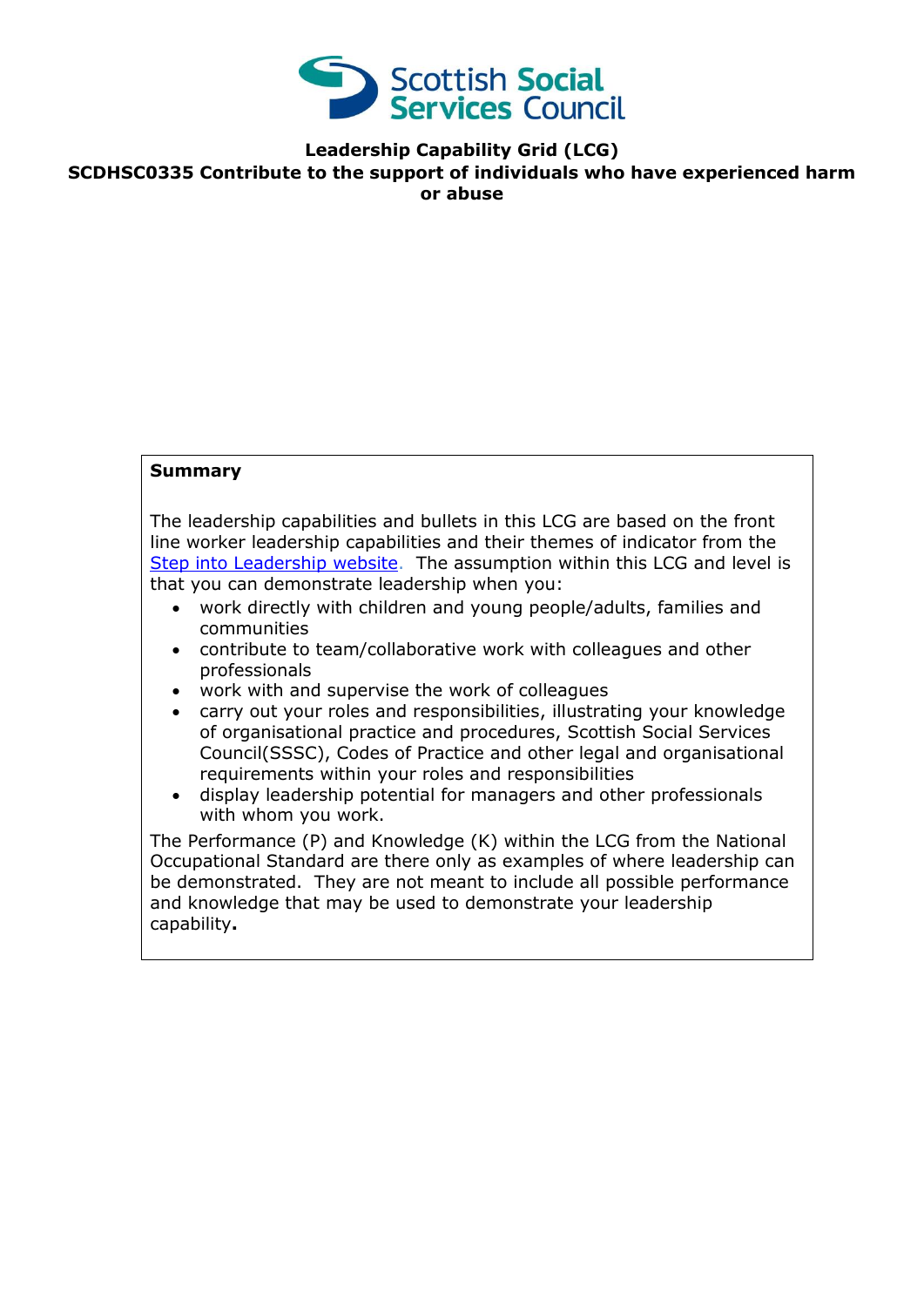

# **Leadership Capability Grid (LCG)**

#### **SCDHSC0335 Contribute to the support of individuals who have experienced harm or abuse**

| Leadership<br>capabilities         | When contributing to the support of individuals who have<br>experienced harm or abuse you can demonstrate leadership<br>capabilities by:                                                                                                                                                                                                                                                                                                                                                                                                                                                                                                                                                                                                                                                                                                                                                                                                                                                                                                             |
|------------------------------------|------------------------------------------------------------------------------------------------------------------------------------------------------------------------------------------------------------------------------------------------------------------------------------------------------------------------------------------------------------------------------------------------------------------------------------------------------------------------------------------------------------------------------------------------------------------------------------------------------------------------------------------------------------------------------------------------------------------------------------------------------------------------------------------------------------------------------------------------------------------------------------------------------------------------------------------------------------------------------------------------------------------------------------------------------|
| <b>Vision</b>                      | Providing a vision for those with whom you work and your organisation<br>when you:<br>• See how best to make a difference when providing active support (P9-<br>16, 23-26; K1-5, 11, 16, 24-25, 35,37-39, 49)<br>Communicate and promote ownership of the vision when working with<br>the individual (P 9-16, 23-26; K1-5, 11, 16, 24-25, 35, 37-39, 49)<br>seeking extra support and supervision ( $P_6$ , 17, 21, 22, 28, 31; $K20$ ),<br>working with others (P24, 27) and evidencing, recording and reporting<br>(P4-5, 7-8, 18-20, 29-30; K45, 47-49)<br>• Promote social service values through active participation and<br>personalisation (P9-16, 23-26; K 1-5, 11, 13-19; 28, 30, 44-45),<br>when working others (P6, 17, 21, 22, 24, 27-28, 31; K20) and when<br>evidencing, recoding and reporting (P4-5, 7-8, 18-20, 29-30; K45, 48)<br>See the bigger picture when demonstrating knowledge and practice of<br>organisational, local and national policies and procedures (P4-5, 7-8,<br>18-20, 27, 29-30; K6, 8-9, 26-27, 32-34, 44-46) |
| Self-<br>leadership                | Displaying self leadership when you:<br>• Demonstrate and adapt leadership when contributing to the support of<br>individuals who have experienced harm or abuse (All P; K23)<br>Improve own leadership by seeking advice (P6, 17, 22, 28; K20) and<br>$\bullet$<br>self reflection and supervision (P21, 31; K23, 35)<br>• Take intelligent risks when contributing to the support of individuals who<br>have experienced harm or abuse (P1-6, 9-17, 22-28; K42, 43, 48-49)<br>Demonstrate and promote resilience (All P; K3, 4, 19, 30)<br>$\bullet$<br>Challenge discrimination and oppression (All $P$ ; K 1, 4, 30, 39, 43, 46-<br>49)                                                                                                                                                                                                                                                                                                                                                                                                          |
| <b>Motivating</b><br>and inspiring | Motivating and inspiring others when you:<br>• Inspire people by personal example (P6, 9-17, 21-28, 31; K14-20)<br>• Recognise and value the contribution of others (P6, 9-17, 21-28, 31; K)<br>$9-10, 20, 49)$<br>• Support the creation of a learning and performance culture ( $P_6$ , 9-17,<br>21-28, 31; K16-20, 23)                                                                                                                                                                                                                                                                                                                                                                                                                                                                                                                                                                                                                                                                                                                            |
| <b>Empowering</b>                  | Empowering people when you:<br>Enable leadership at all levels (P6, 9-17, 21-28, 31; K8-9; 16-20)<br>Support the creation of a knowledge and management culture (P6, 9-<br>17, 21-28, 31, P31; K16-20, 23)<br>• Promote professional autonomy (P6, 9-17, 21-28, 31; K16-20, 23-<br>25,45, 49)<br>• Involve people in development and improvement (P6, 9-17, 21-28, 31;<br>$K16-20, 49)$                                                                                                                                                                                                                                                                                                                                                                                                                                                                                                                                                                                                                                                              |